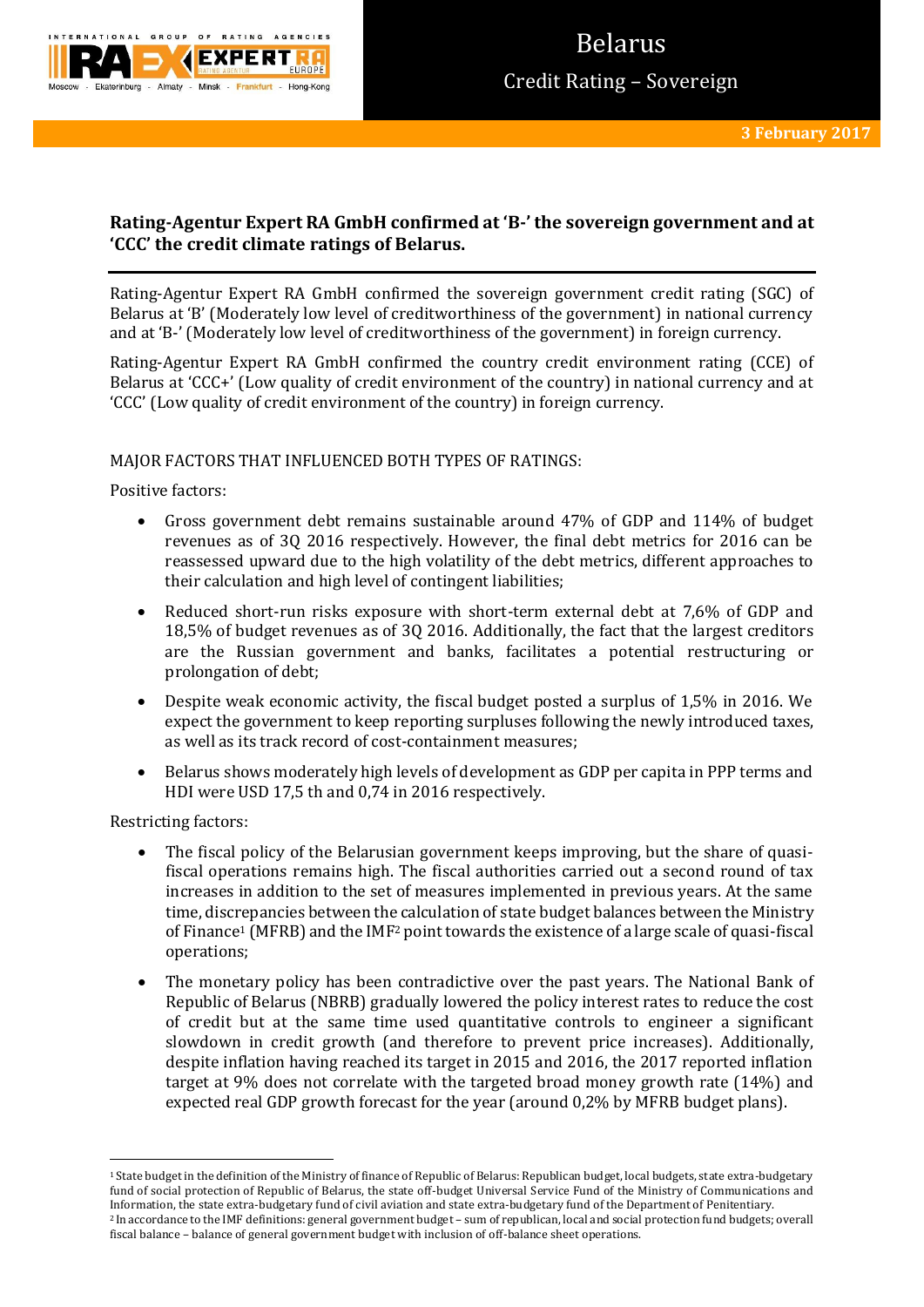

Negative factors:

- The banking sector stability deteriorated significantly: the ratios of bank's assets and volume of credit to GDP dropped to 68,3% and 38,0% respectively by the end 2016 (compared to 72,5% and 43,4% a year ago); the share of NPLs to total loans increased sharply to 11,5% from 6,8% a year before, mainly due to the reassessment of the quality of banks' assets led by the NBRB in 2016. However, banks' profitability remains positive as yearly ROA stood around 1,2% in October 2016 and the capital adequacy ratio (CAR) remained high around 18,6% in 2016;
- Inflation rate remained high around 10,6% in 2016. However, prices increased at a slower pace as a result of lower consumption, tight monetary and fiscal policies and a slight appreciation of the BYR throughout 2016;
- As a result of a decline in economic activity in the whole CIS region (especially Russia) and internal structural imbalances, the real GDP of Belarus declined by 2,6% y-o-y in 2016 and around 4% in 2015;
- Contingent liabilities remain significant. State ownership is widespread over the whole economy, 65% of the banking system in terms of assets is owned by the government and the share of claims to SOEs was equal to 55% of total banks' claims to the corporate sector;
- Underdeveloped stock market with 59 listed companies as of the end of 2016. Additionally, traded volumes at the stock market are highly concentrated in the ten largest issuers and market capitalization of the listed companies was around 1% of GDP;
- Relatively high yield on the 7Y USD-denominated government bond (with maturity in January 2018) at an average of 6,2% by February 2017, reflects the market's risk aversion over Belarus' debt.

Stress factors:

- Negative spill-over effects from the economic slowdown in Russia combined with the high dependence from this government as creditor (weak stress-factor);
- High financial dollarization of the economy with the share of FX loans and deposits equal to 56,0% and 69,9% of total corresponding portfolio as of the end 2016. Despite the positive dynamic over the last year, we expect this factor remaining in place within 2017 (weak stress-factor).

Currency risks:

- High level of FX debt equal to 46% of GDP, 111% of budget revenues and more than 80% of total government debt as of 3Q 2016;
- The BYR still remains a risky and volatile currency in spite of the slight stabilization along 2016 due to changes in the exchange rate regime and dynamics of Russian RUB;
- Despite the positive dynamic over the last year, the amount of international reserves remained low at USD 4,9 bn by end-2016 which covers 21,9% of the country's external debt;
- Significant dependence on imported goods with imports to GDP around 51% in 2016.

ADDITIONAL FACTORS THAT INFLUENCED CCE RATINGS:

Negative factors:

- Driven by volatile inflation rates, real interest rates have fluctuated significantly over the past six years;
- Limited amount of financial instruments on the financial market combined with poor performance of the bond index over the last three years.

Restricting factors: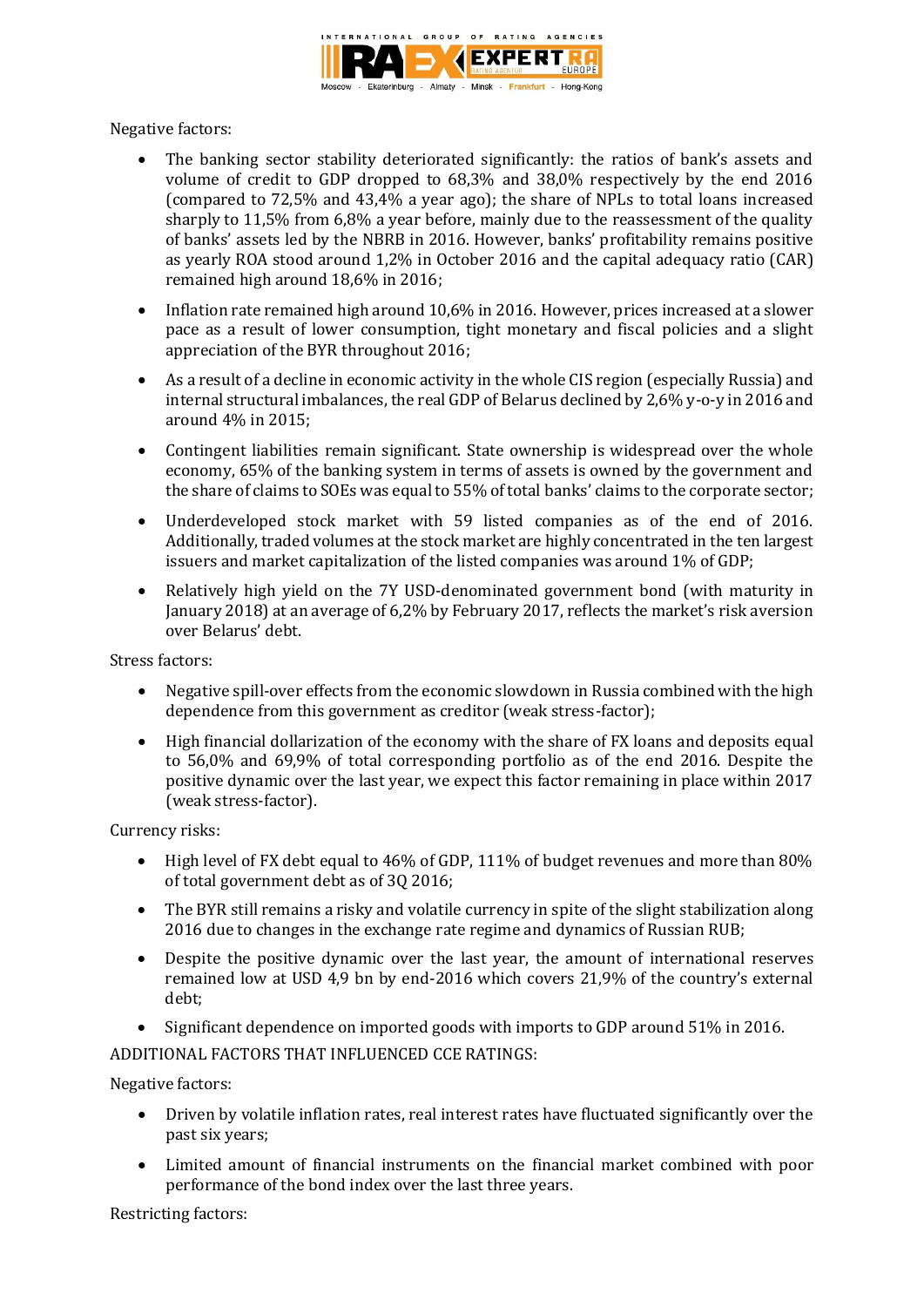

• The spread between interest rates on loans and deposits remain high around 6,3 p.p. as of December 2016.

Positive factors:

Low levels of private sector debt to GDP (around 72% as of 3Q 2016).

SENSITIVITY ASSESSMENT:

The following developments could lead to an upgrade:

- Improvements of fiscal and monetary policy of the government with significant reduction of directed lending and other off-budget operations;
- Further decline of dollarization levels for loans and deposits.

The following developments could lead to a downgrade:

- Further deterioration of the quality of banks' loan portfolio due to the NBRB policy and poor creditworthiness of the borrowers;
- Increase of public debt metrics due to materialization of contingent liabilities of the government (mainly related to potential recapitalization of the banking system);
- Materialization of risks related to the current financial position of the largest creditors that can lead to a steep reduction of external financial support.

"The creditworthiness of the Republic of Belarus remains negatively affected by high levels of inflation and financial dollarization, widespread off-budget operations and negative dynamics of real GDP in 2016. In addition, banking system risks increased substantially over the last year. The external position of the country remains extremely vulnerable with high imports, very low level of international reserves and a high share of FX denominated debt.

On the other hand, the current level of general government debt to GDP and budget revenues supported the country's ratings. However, these indicators can be reassessed upward within next scheduled revision due to the high volatility of debt metrics and substantial levels of contingent liabilities. The structure of creditors (mainly the Russian government and banks) and maturity structure remain satisfactory." – Clarified Vladimir Gorchakov, Rating Associate of Rating-Agentur Expert RA GmbH.

Responsible expert: Vladimir Gorchakov, Rating Associate of Rating-Agentur Expert RA GmbH

Reviewer: Marko Denic, Rating Analyst of Rating-Agentur Expert RA GmbH

Research report on Belarus is available at:

[http://raexpert.eu/reports/Research\\_report\\_Belarus\\_03.02.2017.pdf](http://raexpert.eu/reports/Research_report_Belarus_03.02.2017.pdf)

Next scheduled rating publication: 28 July 2017. The full sovereign rating calendar can be found at<http://raexpert.eu/sovereign/#conf-tab-5>

For further information contact:

**Rating-Agentur Expert RA GmbH** Walter-Kolb-Strasse 9-11, 60594 Frankfurt am Main, Germany +49 (69) 3085-45-00 E-mail: [info@raexpert.eu](mailto:info@raexpert.eu) [www.raexpert.eu](http://raexpert.eu/)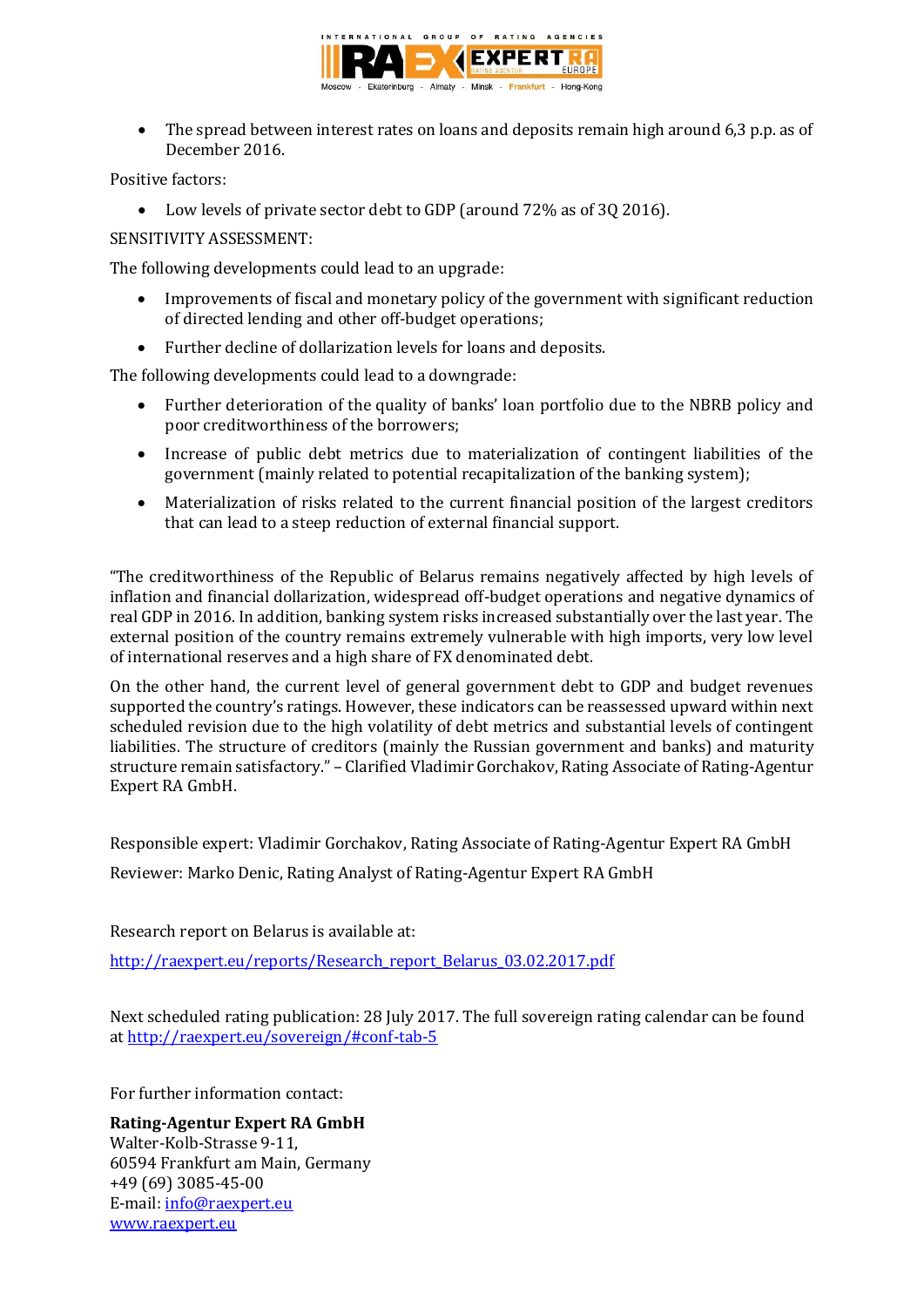

# RATING HISTORY:

|            | <b>Review reason</b>                                                 | SGC                         |                     | <b>CCE</b>                  |                     |
|------------|----------------------------------------------------------------------|-----------------------------|---------------------|-----------------------------|---------------------|
| Date       |                                                                      | <b>National</b><br>currency | Foreign<br>currency | <b>National</b><br>currency | Foreign<br>currency |
| 05.08.2016 | Scheduled<br>revision of both<br>types of ratings<br>for the country | B                           | $B -$               | $CCC +$                     | CCC                 |
| 04.03.2016 | First assignment<br>of both types of<br>ratings                      | B                           | $B -$               | $CCC+$                      | CCC                 |